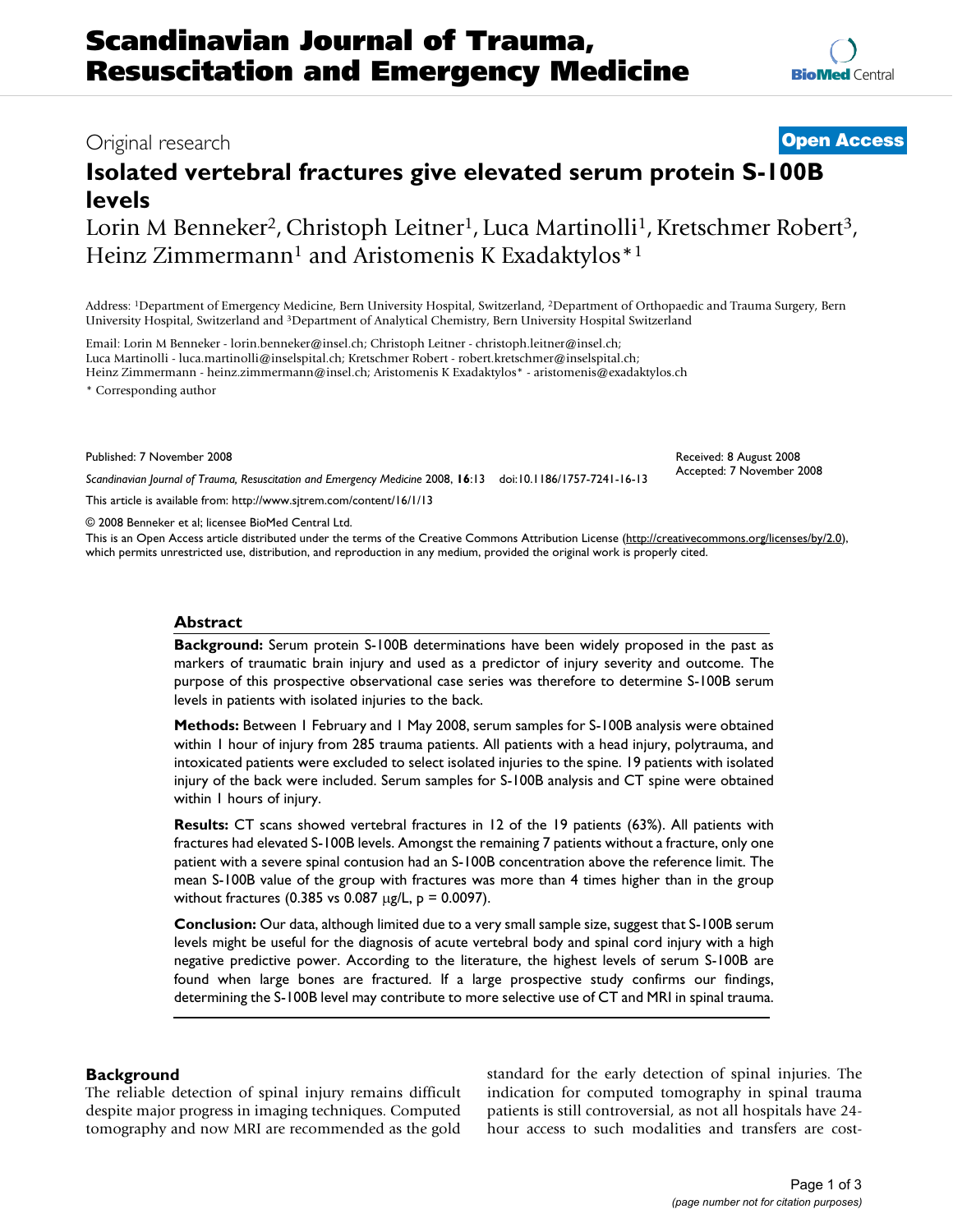intensive and may be linked to increased morbidity and mortality. Serum protein S-100B determinations have been widely proposed in the past as markers of traumatic brain injury and used as a predictor of injury severity and outcome. [1-4] S-100 protein is a low molecular weight protein found in vertebrates characterized by two calcium binding sites of the helix-loop-helix ("EF-hand type") conformation. There are at least 21 different types of S-100 protein. The name is derived from the fact that the protein is 100% soluble in ammonium sulfate at neutral pH. S-100 is normally present in cells derived from the neural crest (Schwann cells, melanocytes, and glial cells), chondrocytes, adipocytes, myoepithelial cells, macrophages, Langerhans cells, dendritic cells, and keratinocytes. S-100 proteins have been implicated in a variety of intracellular and extracellular functions. S100 proteins are involved in regulation of protein phosphorylation, transcription factors, Ca++ homeostasis, the dynamics of cytoskeleton constituents, enzyme activities, cell growth and differentiation, and the inflammatory response.[5] Recent studies suggested that S-100B protein may be a biomarker for traumatic spinal cord injury in an animal model [6]. In trauma patients, S-100B shows a high negative predictive power for head injuries, but is also elevated in larger extracranial injuries, especially in fractures. [7,8] However, little is known about the effects of isolated vertebral injuries on S-100B serum concentrations.

The purpose of this prospective observational case series was therefore to determine the levels of S-100B serum levels in patients with isolated injuries to the spine. Our aim was to determine whether S-100 B is a reliable serum marker for spinal injuries and, if so, whether it is reliable in spinal injury both with and without fractures of the spinal column.

#### **Methods**

Our site is a Swiss level-one emergency unit with a 24 hour trauma service, seeing about 500 severely injured (ISS > 16) patients per year.

Between 1 February and 1 May 2008, serum samples for S-100B analysis were obtained within 1 hour of injury from285 trauma patients. All patients with a head injury, GCS < 15, polytrauma, patients with limb or torso injuries, intoxicated or sedated patients, and patients with an unreliable history were excluded to select isolated injuries to the spine. 19 patients with isolated injuries to the spine remained for further analysis. The samples were assessed using a S-100 ECLIA (electrochemiluminescence immunoassay) method on a Modular Analytics E170 automated analyser (Roche Diagnostics AG, Rotkreuz, Switzerland). S-100B serum were designated as positive if concentrations were higher than 0.10 μg/L, the upper 95% reference limit for a normal healthy population. [7]

CT scans of the head and the complete spine from all patients were obtained using a 16-row detector CT scanner (Sensation16, Siemens, Erlangen, Germany) with a collimation between 0.75 and 1.5 mm. The scans were evaluated for traumatic lesions independently by a neuroradiologist and a spine surgeon who were blinded to the results of the S-100B measures.

#### **Results**

CT scans showed vertebral fractures in 12 of the 19 patients (63%). All patients with fractures had elevated S-100B levels. Amongst the remaining 7 patients without a fracture, only one patient with a severe spinal contusion had an S-100B concentration above the reference limit. 4 of the 19 patients showed neurological symptoms; all these patients has clearly elevated S100B concentrations and all but the above mentioned patient with a spinal contusion had instable fractures (Table 1). The mean S-100B value in the group with fractures was more than 4 times higher than in the group without fractures (0.385 vs 0.087 μg/l, p = 0.0097). No correlation was found between age, gender or location of the fracture. Overall it seems that fractures of larger vertebrae and more complex fractures result in higher S-100B values. (Table 1)

#### **Discussion**

S100B has a high positive and negative predictive power, and the finding of a normal S100B value shortly after trauma may exclude significant injury. Our data, although limited due to a very small sample size, suggest that S-100B serum levels might be a useful tool for the diagnosis of acute vertebral body and spinal cord injury. According to the literature, the highest levels of serum S-100B are found when large bones are fractured [7]. The clear correlation between the vertebral fractures and elevated S-100B serum concentrations and the tendency to higher values with more complex fractures of larger bones make the bone marrow a more likely source of S-100B in serum than potentially injured nerve tissue. However, spinal cord injuries without fractures can also apparently elevate S-100B serum concentrations, although our sample was too small for reliable conclusions or statistics. If a large prospective study confirms our findings, determining the S-100B level may contribute to more selective use of CT and MRI in spinal trauma. It should be borne in mind that positive S-100B results may be over interpreted as a reliable positive predictor for injuries to the spine, especially if further injuries are present. In our sample, however, normal S-100B concentration were not found in the presence of relevant injuries. A limitation of our study is that axonal injuries cannot be excluded, even in patients without history of percussive trauma to the head. Such patients may show elevated S-100B levels as may patients with large soft-tissue injuries, although our aim was to exclude such cases we tried to exclude such as far as possible [1,7].